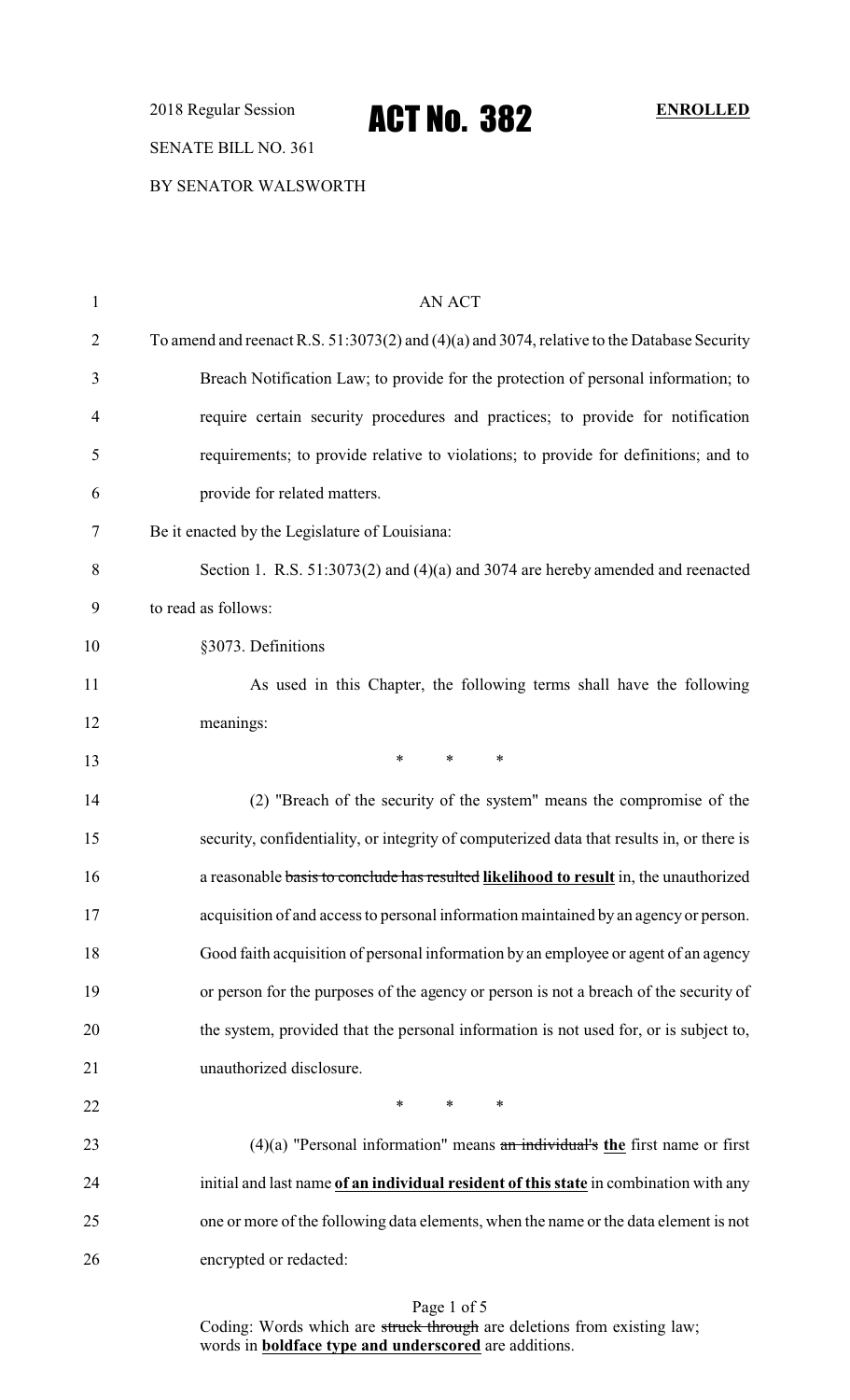| $\mathbf{1}$   | (i) Social security number.                                                        |
|----------------|------------------------------------------------------------------------------------|
| $\overline{2}$ | (ii) Driver's license number or state identification card number.                  |
| 3              | (iii) Account number, credit or debit card number, in combination with any         |
| 4              | required security code, access code, or password that would permit access to an    |
| 5              | individual's financial account.                                                    |
| 6              | (iv) Passport number.                                                              |
| 7              | (v) Biometric data. "Biometric data" means data generated by automatic             |
| 8              | measurements of an individual's biological characteristics, such as fingerprints,  |
| 9              | voice print, eye retina or iris, or other unique biological characteristic that is |
| 10             | used by the owner or licensee to uniquely authenticate an individual's identity    |
| 11             | when the individual accesses a system or account.                                  |
| 12             | *<br>$\ast$<br>∗                                                                   |
| 13             | §3074. Disclosure Protection of personal information; disclosure upon breach in    |
| 14             | the security of personal information; notification requirements;                   |
| 15             | exemption                                                                          |
| 16             | A. Any person that conducts business in the state or that owns or licenses         |
| 17             | computerized data that includes personal information, or any agency that owns      |
| 18             | or licenses computerized data that includes personal information, shall            |
| 19             | implement and maintain reasonable security procedures and practices                |
| 20             | appropriate to the nature of the information to protect the personal information   |
| 21             | from unauthorized access, destruction, use, modification, or disclosure.           |
| 22             | B. Any person that conducts business in the state or that owns or licenses         |
| 23             | computerized data that includes personal information, or any agency that owns      |
| 24             | or licenses computerized data that includes personal information shall take all    |
| 25             | reasonable steps to destroy or arrange for the destruction of the records within   |
| 26             | its custody or control containing personal information that is no longer to be     |
| 27             | retained by the person or business by shredding, erasing, or otherwise             |
| 28             | modifying the personal information in the records to make it unreadable or         |
| 29             | undecipherable through any means.                                                  |
| $30 -$         | $C$ Any person that conducts business in the state or that owns or licenses        |

**C.** Any person that conducts business in the state or that owns or licenses

Page 2 of 5 Coding: Words which are struck through are deletions from existing law; words in **boldface type and underscored** are additions.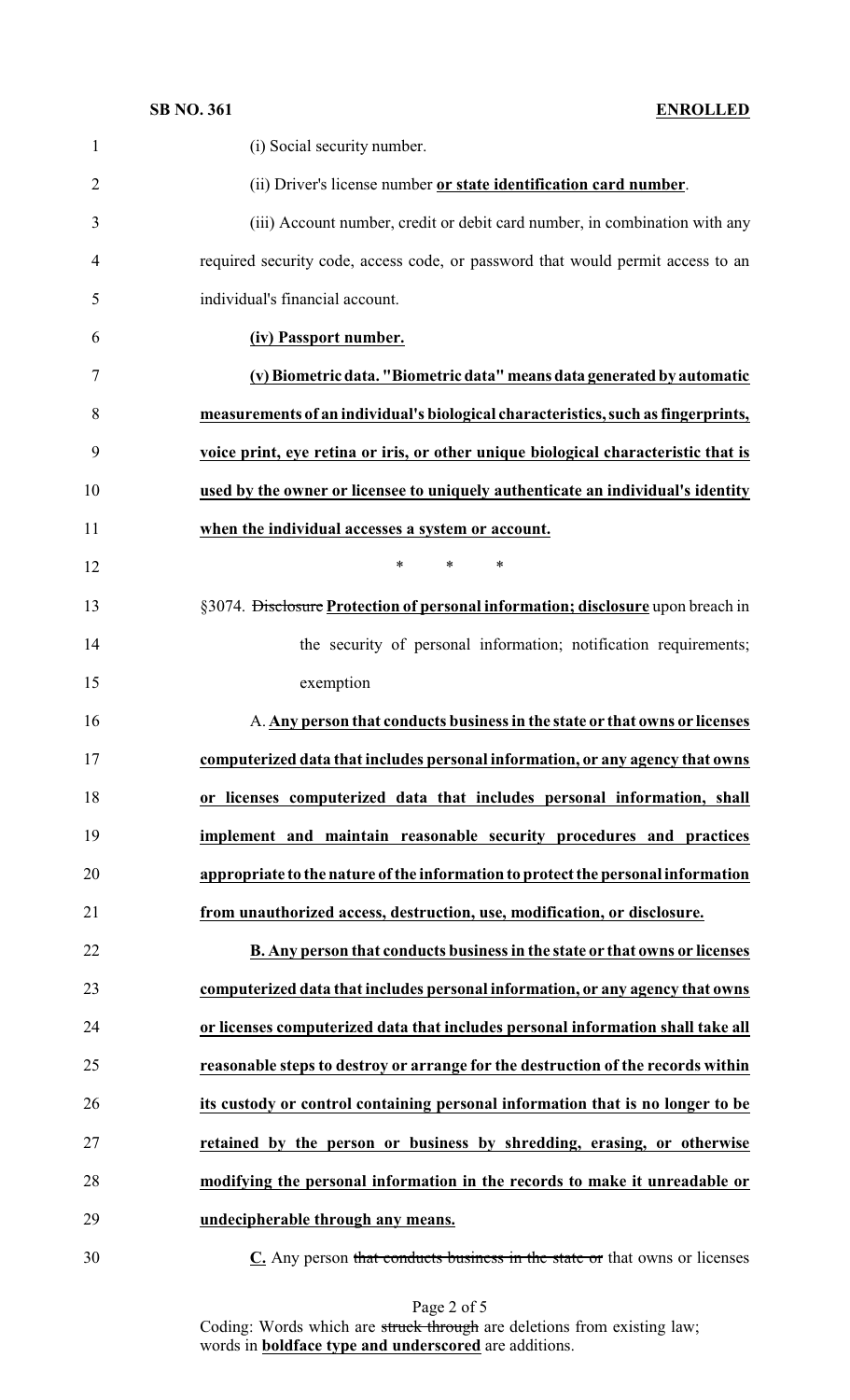### **SB NO. 361 ENROLLED**

 computerized data that includes personal information, or any agency that owns or licenses computerized data that includes personal information, shall, following discovery of a breach in the security of the system containing such data, notify any resident of the state whose personal information was, or is reasonably believed to have been, acquired by an unauthorized person. B.**D.** Any agency or person that maintains computerized data that includes personal information that the agency or person does not own shall notify the owner or licensee of the information if the personal information was, or is reasonably believed to have been, acquired by an unauthorized person through a breach of security of the system containing such data, following discovery by the agency or person of a breach of security of the system. 12 C.E. The notification required pursuant to Subsections A and B C and D of this Section shall be made in the most expedient time possible and without unreasonable delay **but not later than sixty days from the discovery of the breach**, consistent with the legitimate needs of law enforcement, as provided in 16 Subsection  $\overline{D}$   $\overline{F}$  of this Section, or any measures necessary to determine the scope of the breach, prevent further disclosures, and restore the reasonable integrity of the data system. **When notification required pursuant to Subsections C and D of this Section is delayed pursuant to Subsection F of this Section or due to a determination by the person or agency that measures are necessary to determine the scope of the breach, prevent further disclosures, and restore the reasonable integrity of the data system, the person or agency shall provide the attorney general the reasons for the delay in writing within the sixty day notification period provided in this Subsection. Upon receipt of the written reasons, the attorney general shall allow a reasonable extension of time to provide the notification required in Subsections C and D of this Section.** D.**F.** If a law enforcement agency determines that the notification required under this Section would impede a criminal investigation, such notification may be delayed until such law enforcement agency determines that the notification will no

longer compromise such investigation.

Page 3 of 5

Coding: Words which are struck through are deletions from existing law; words in **boldface type and underscored** are additions.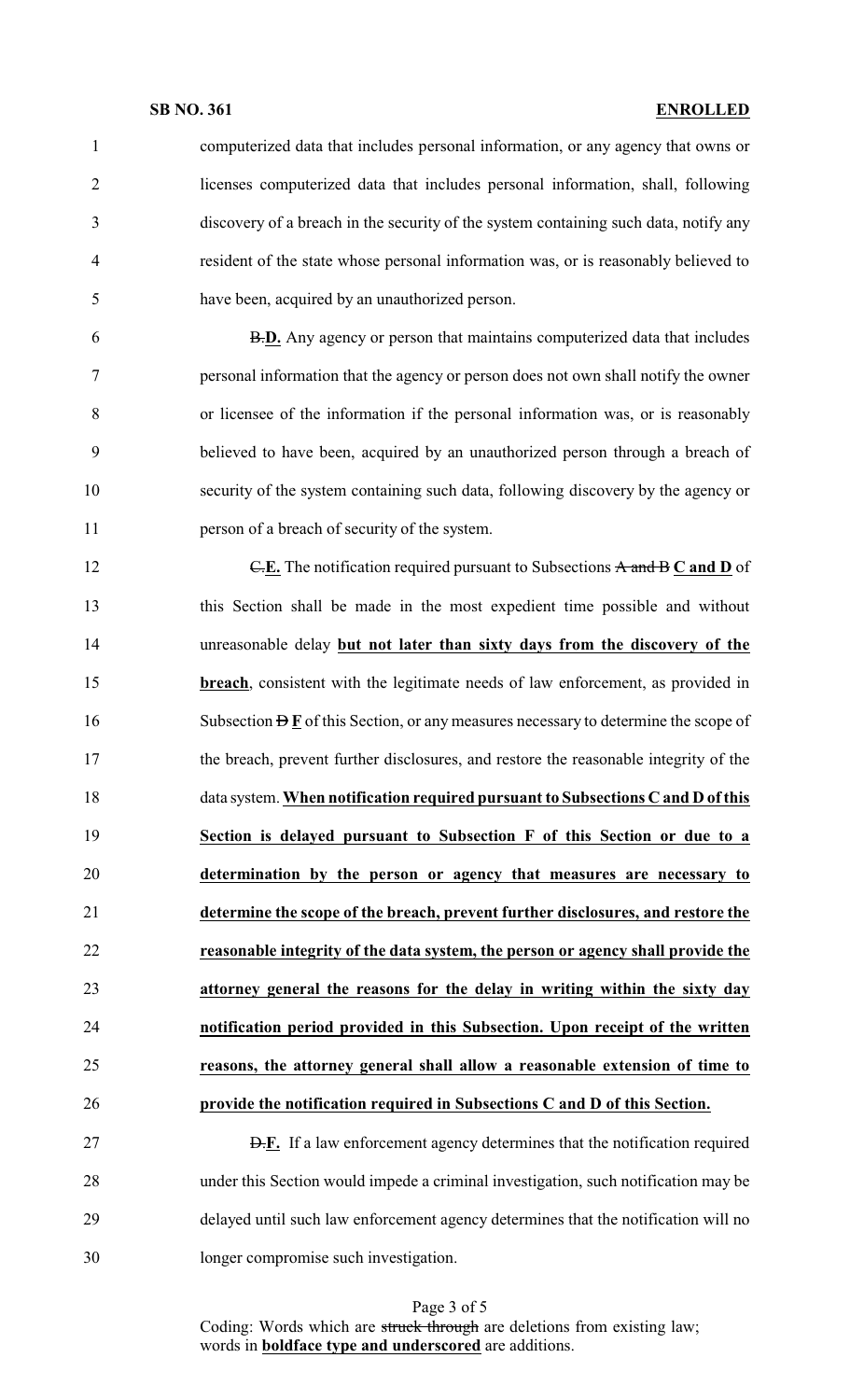| $\mathbf{1}$   | E.G. Notification may be provided by one of the following methods:                     |
|----------------|----------------------------------------------------------------------------------------|
| $\overline{2}$ | (1) Written notification.                                                              |
| 3              | (2) Electronic notification, if the notification provided is consistent with the       |
| $\overline{4}$ | provisions regarding electronic records and signatures set forth in 15 USC U.S.C.      |
| 5              | 7001.                                                                                  |
| 6              | (3) Substitute notification, if an agency or person demonstrates that the cost         |
| 7              | of providing notification would exceed two hundred fifty one hundred thousand          |
| 8              | dollars, or that the affected class of persons to be notified exceeds five one hundred |
| 9              | thousand, or the agency or person does not have sufficient contact information.        |
| 10             | Substitute notification shall consist of all of the following:                         |
| 11             | (a) E-mail notification when the agency or person has an e-mail address for            |
| 12             | the subject persons.                                                                   |
| 13             | (b) Conspicuous posting of the notification on the Internet site of the agency         |
| 14             | or person, if an Internet site is maintained.                                          |
| 15             | (c) Notification to major statewide media.                                             |
| 16             | F.H. Notwithstanding Subsection $E \mathbf{G}$ of this Section, an agency or person    |
| 17             | that maintains a notification procedure as part of its information security policy for |
| 18             | the treatment of personal information which is otherwise consistent with the timing    |
| 19             | requirements of this Section shall be deemed considered to be in compliance with       |
| 20             | the notification requirements of this Section if the agency or person notifies subject |
| 21             | persons in accordance with the policy and procedure in the event of a breach of        |
| 22             | security of the system.                                                                |
| 23             | G. Notification under this title is not required if after a reasonable                 |
| 24             | investigation the person or business determines that there is no reasonable likelihood |
| 25             | of harm to customers.                                                                  |
| 26             | I. Notification as provided in this Section shall not be required if after a           |
| 27             | reasonable investigation, the person or business determines that there is no           |
| 28             | reasonable likelihood of harm to the residents of this state. The person or            |
| 29             | business shall retain a copy of the written determination and supporting               |
| 30             | documentation for five years from the date of discovery of the breach of the           |

Page 4 of 5

Coding: Words which are struck through are deletions from existing law; words in **boldface type and underscored** are additions.